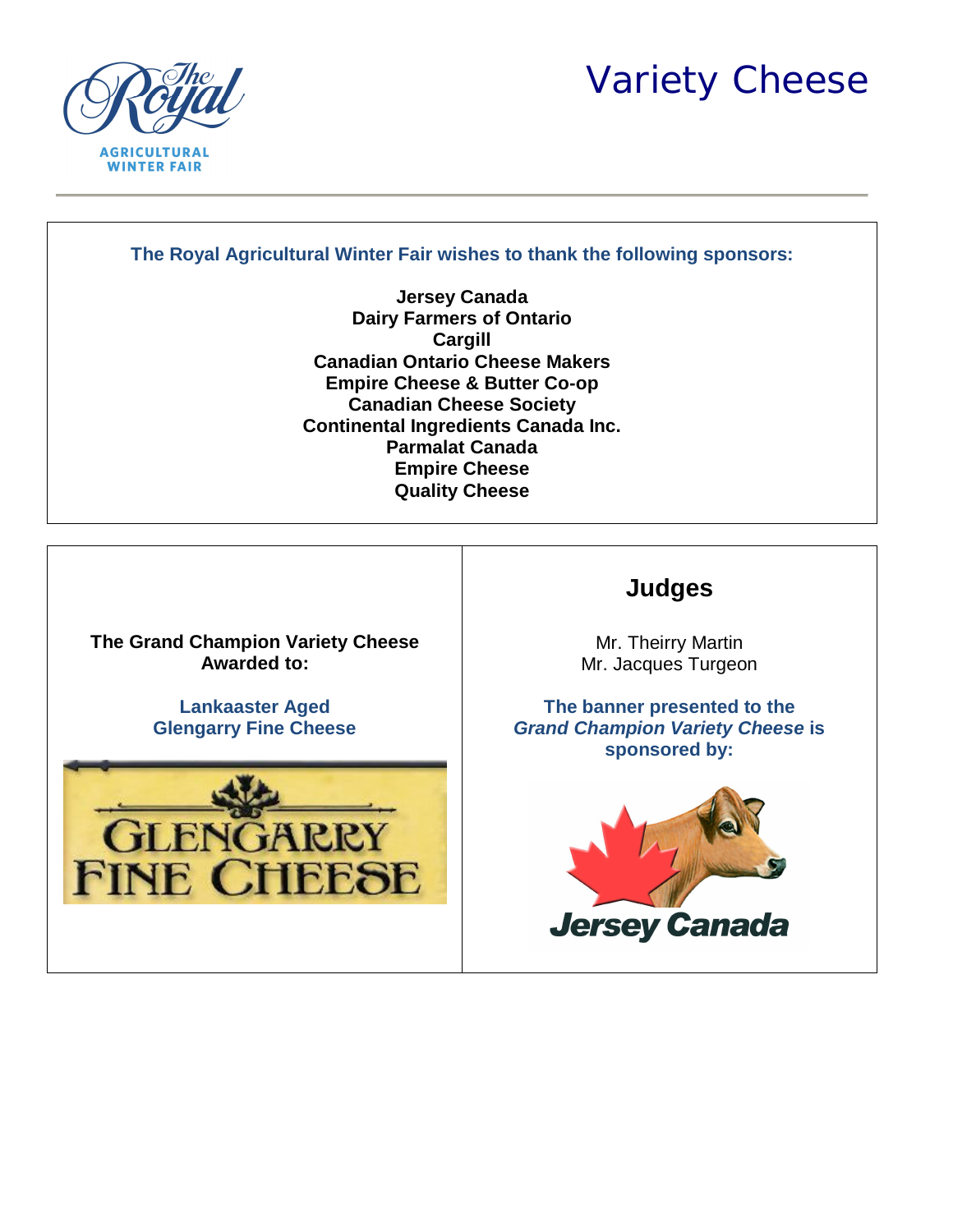## Reserve Champion: La Fromagerie du Village 1860 Cendre de Lune

|        |                                                                     | Hard Parmesan, Grana, Romano ect.                   | <b>Score</b> |
|--------|---------------------------------------------------------------------|-----------------------------------------------------|--------------|
| 1      | <b>Glengarry Fine Cheese</b>                                        | Lankaaster - Aged                                   | 99           |
| 2      | Fifth Town Artisan Cheese Co.                                       | Quinte Crest                                        | 97.8         |
| 3      | Silani                                                              | <b>Baby Parmesan</b>                                | 96.3         |
|        |                                                                     |                                                     |              |
|        |                                                                     | Pasta, Filata Mozzarella, Provolone, Scarmorze ect. | <b>Score</b> |
| 1      | <b>Quality Cheese</b>                                               | Zerto Fresh Mozzarella                              | 98.5         |
| 2      | Quality Cheese Inc.                                                 | Fior de latte 250 gr                                | 98.4         |
| 3      | Arla Foods, Canada Inc.                                             | Tre Stelle Fiordi Latte                             | 98.2         |
| 4      | Arla Foods, Canada Inc.                                             | Tre Stelle Mini Bocconcini                          |              |
| 5      | Agropur                                                             | Agropur Mozzarella by Nadia Menard                  |              |
| 6      | Arla Foods, Canada Inc.                                             | Mozzarella 20%                                      |              |
| 7      | Arla Foods, Canada Inc.                                             | Tre Stelle, Mozarella Ball 25%                      |              |
| 8      | Arla Foods, Canada Inc.                                             | Tre Stelle Provolone                                |              |
| 9      | Wayne Lain for Maple Dale Cheese                                    | Mozzarella                                          |              |
| 10     | <b>Saputo Dairy Products</b>                                        | Saputo Provolone                                    |              |
| 11     | Silani                                                              | Omega 3 Mozzarella                                  |              |
|        |                                                                     |                                                     |              |
|        |                                                                     | Firm Brick, Colby ect.                              | <b>Score</b> |
| 1      | <b>Parmalat Winchester</b>                                          | Monterey Jack                                       | 98.5         |
| 2      | <b>Agropur Fine Cheese</b>                                          | Anco Creamy Havarti                                 | 98.1         |
| 3      | Ivanhoe                                                             | Colby                                               | 97.7         |
| 4      | Wayne Lain - Maple Dale Cheese                                      | Colby                                               |              |
| 5      | Arla Foods, Canada Inc.                                             | Dofino Creamy Havarti                               |              |
| 6      | <b>Glengarry Fine Cheese</b>                                        | Fen Slab                                            |              |
| 7      | <b>Black River Cheese</b>                                           | Mozzarella                                          |              |
|        |                                                                     |                                                     |              |
|        |                                                                     | <b>Interior Ripened Edam, Gouda, Asiago</b>         | <b>Score</b> |
| 1      | <b>Thornloe Cheese</b>                                              | North Heaven                                        | 98           |
| 2      | Agropur Fine Cheese                                                 | Riviere Rouge                                       | 97.8         |
| 3      | <b>Farmers Dairy</b>                                                | <b>Edam Cheese</b>                                  |              |
| 4      | La Fromagerie du Village 1860                                       | Gouda (DuVillage 1860) Firm Ripened Cheese          |              |
|        |                                                                     | Surface Ripened Fontina, Oka, Munster, St. Paulin   | <b>Score</b> |
| 1      | Alexis de Portneuf                                                  | La Sauvagine                                        | 98.5         |
| 2      | Fromagerie St Guillaume                                             | Cantolait                                           | 98.4         |
| 3      | <b>Agropur Fine Cheese</b>                                          | <b>OKA</b> Raclette                                 | 98.3         |
| 4      | La Fromagerie du Village 1860                                       | Le Cantonnier                                       |              |
| 5      | <b>Glengarry Fine Cheese</b>                                        | Lankaaster - Gouda Style                            |              |
|        | <b>Agropur Fine Cheese</b>                                          | Champfleury                                         |              |
| 6<br>7 | <b>Agropur Fine Cheese</b>                                          | Providence                                          |              |
|        |                                                                     | Rondoux (washed rind)                               |              |
| 8<br>9 | Agropur Fine Cheese                                                 |                                                     |              |
| 10     | <b>Upper Canada Cheese Company</b><br>Fifth Town Artisan Cheese Co. | Niagara Gold                                        |              |
|        |                                                                     | Morning Moon                                        |              |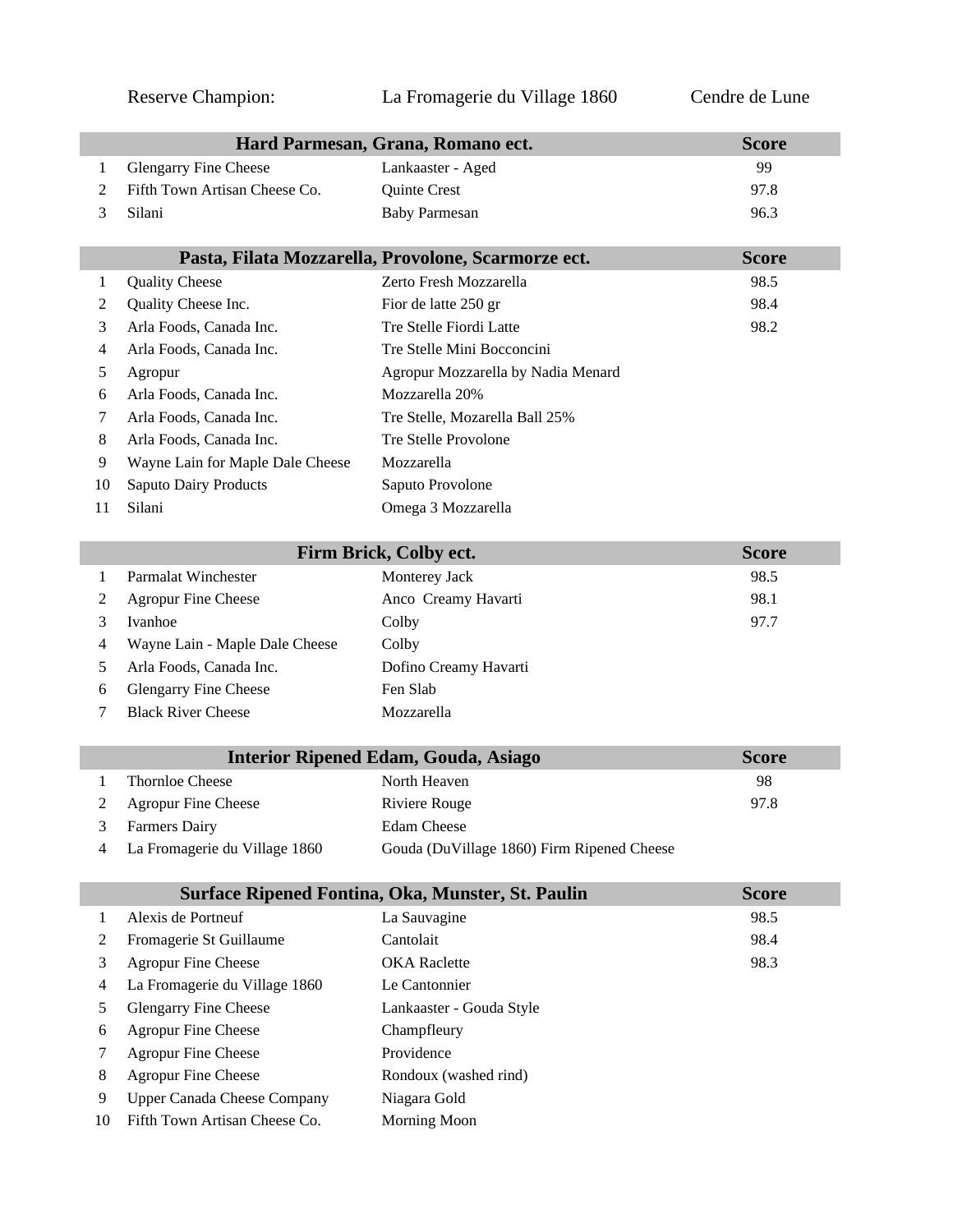| 11  | <b>Agropur Fine Cheese</b>    | Saint Paulin |
|-----|-------------------------------|--------------|
| 12  | <b>Agropur Fine Cheese</b>    | OKA classic  |
| 13  | Fifth Town Artisan Cheese Co. | Rose Haus    |
| 14  | <b>Agropur Fine Cheese</b>    | OKA light    |
| 15. | <b>Thornloe Cheese</b>        | Temiskaming  |
|     | 16 Agropur Fine Cheese        | OKA          |
|     |                               |              |

| <b>Mold Ripened Brie, Camembert</b> |                               |                             | <b>Score</b> |
|-------------------------------------|-------------------------------|-----------------------------|--------------|
| $\mathbf{1}$                        | La Fromagerie du Village 1860 | Cendre de Lune              | 98.4         |
| 2                                   | <b>Agropur Fine Cheese</b>    | Rondoux Triple Creme        | 98.1         |
| 3                                   | <b>Agropur Fine Cheese</b>    | Camembert L'Extra           | 98           |
| $\overline{4}$                      | <b>Agropur Fine Cheese</b>    | Rondoux Double Creme        |              |
| 5                                   | Quality Cheese Inc.           | Panini Brie                 |              |
| 6                                   | Alexis de Portneuf            | La Rumeur                   |              |
| 7                                   | <b>Agropur Fine Cheese</b>    | Brie Chevalier Triple Crème |              |
| 8                                   | <b>Thornloe Cheese</b>        | Evanturel                   |              |
| 9                                   | Quality Cheese Inc.           | Albert's Leap Brie          |              |

| <b>Unflavoured Fresh Cheese</b> |                               |                                 | <b>Score</b> |
|---------------------------------|-------------------------------|---------------------------------|--------------|
| 1                               | Quality Cheese Inc.           | Ricotta                         | 98           |
| 2                               | Primeridge Pure               | Greyrush - Creemecheese style   | 97.1         |
| 3                               | <b>Agropur Fine Cheese</b>    | Anco plain                      | 97           |
| 4                               | Fifth Town Artisan Cheese Co. | <b>County Quark</b>             |              |
| 5                               | Arla Foods, Canada Inc.       | Tre Stelle Mascarpone           |              |
| 6                               | Quality Cheese Inc.           | <b>Stracchino</b>               |              |
| 7                               | Silani                        | Omega 3 Ricotta                 |              |
| 8                               | Arla Foods, Canada Inc.       | Tre Stelle Extra Smooth Ricotta |              |
| 9                               | <b>Agropur Fine Cheese</b>    | Prestigio Ricotta               |              |
| 10                              | Arla Foods, Canada Inc.       | Tre Stelle Traditional Ricotta  |              |
| 11                              | <b>Saputo Dairy Products</b>  | Saputo Ricotta                  |              |

|   |                            | <b>Flavoured Fresh Cheese</b> | <b>Score</b> |
|---|----------------------------|-------------------------------|--------------|
|   | <b>Agropur Fine Cheese</b> | Delicreme Five Peppers        | 97.9         |
|   | <b>Agropur Fine Cheese</b> | Delicreme Herbs and Garlic    | 97.8         |
| 3 | Primeridge Pure            | Grey Rush - Herb Blend        | 95.4         |

| <b>Blue Veined Cheese</b> |                              | <b>Score</b>               |      |
|---------------------------|------------------------------|----------------------------|------|
|                           | Quality Cheese Inc.          | Borgonzola                 | 98.6 |
|                           | Arla Foods, Canada Inc.      | Castello Gorgonzola Cheese | 98.2 |
|                           | Alexis de Portneuf           | La Roche Noire             | 97.9 |
| 4                         | <b>Glengarry Fine Cheese</b> | Celtic Blue                |      |
|                           | Arla Foods, Canada Inc.      | Castello Rosenborg         |      |
| h                         | <b>Thornloe Cheese</b>       | Devil's Rock               |      |

| <b>Swiss Ementhal Cheese</b> |                         | <b>Score</b>        |      |
|------------------------------|-------------------------|---------------------|------|
|                              | Fromagerie St Guillaume | <b>Swiss Cheese</b> | 98.8 |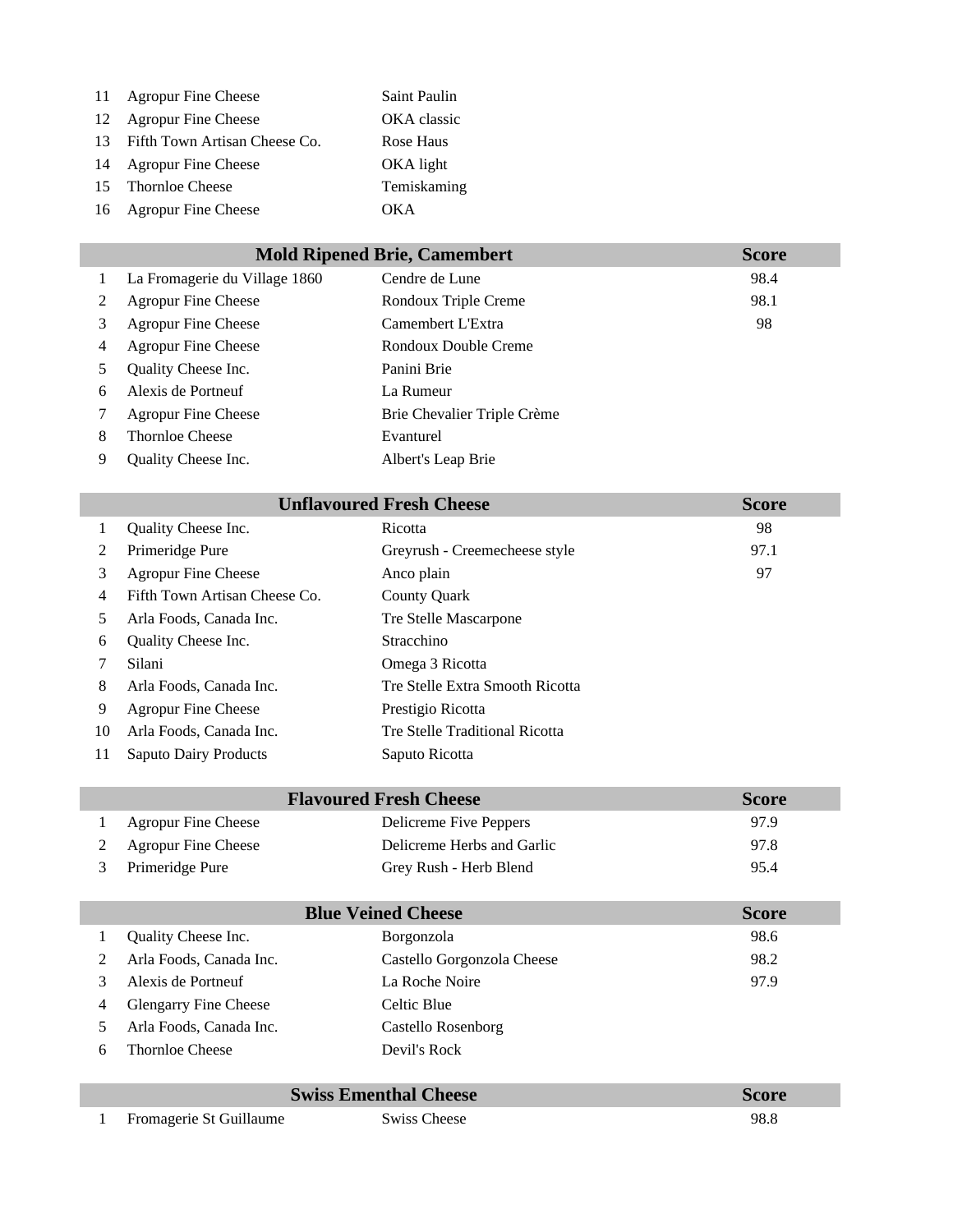|   | 2 Agropur Fine Cheese         | OKA L'Artisan | 98.6 |
|---|-------------------------------|---------------|------|
|   | <b>Farmers Dairy</b>          | Swiss Cheese  | 98.2 |
| 4 | <b>Fromagerie Perron</b>      | Le Suisse     |      |
|   | La Fromagerie du Village 1860 | Cogruet       |      |

| <b>Flavoured Cheese</b><br><b>Score</b> |                                |                                   |      |
|-----------------------------------------|--------------------------------|-----------------------------------|------|
| 1                                       | <b>Agropur Fine Cheese</b>     | <b>OKA Mushrooms</b>              | 98.8 |
| 2                                       | Glengarry Fine Cheese          | Lankaaster Cumin Flavoured        | 98.6 |
| 3                                       | <b>Agropur Fine Cheese</b>     | <b>Chevalier Fine Herbs</b>       | 98.5 |
| 4                                       | <b>Agropur Fine Cheese</b>     | <b>Chevalier Pepper</b>           |      |
| 5                                       | Wayne Lain - Maple Dale Cheese | Smoked 2 year cheddar             |      |
| 6                                       | <b>Agropur Fine Cheese</b>     | Chevalier Tomato & Basil          |      |
| 7                                       | Quality Cheese Inc.            | Fondue Brie                       |      |
| 8                                       | Fromagerie Perron              | Cheddar Brambasia                 |      |
| 9                                       | <b>Agropur Fine Cheese</b>     | Havarti with Garden Vegetables    |      |
| 10                                      | Ivanhoe                        | Monterey Jack and Cheddar Salsa   |      |
| 11                                      | Wayne Lain - Maple Dale Cheese | Mediterranean Style               |      |
| 12                                      | <b>Black River Cheese</b>      | Garlic and Pepper Cheddar         |      |
| 13                                      | <b>Parmalat Winchester</b>     | Double Smoked                     |      |
| 14                                      | <b>Bothwell</b>                | Madagascar Green Peppercorn       |      |
| 15                                      | La Fromagerie du Village 1860  | Lady Laurier With Natural Vanilla |      |
| 16                                      | Agropur Fine Cheese            | Havarti Jalapeno                  |      |
| 17                                      | <b>Bothwell</b>                | Red Hot Chili Pepper Jack         |      |
| 18                                      | <b>Bothwell</b>                | <b>Black Truffle Cheddar</b>      |      |
| 19                                      | Arla Foods, Canada Inc.        | Dofino Havarti Jalapeno           |      |
| 20                                      | <b>Farmers Dairy</b>           | Edam with 5 Peppercorns           |      |
| 21                                      | Parmalat Winchester            | Monty Jack with Hot Peppers       |      |
| 22                                      | <b>Saputo Dairy Products</b>   | Saputo Feta Oregano               |      |
| 23                                      | <b>Bothwell</b>                | Horseraddish Cheddar              |      |
| 24                                      | <b>Black River Cheese</b>      | Monterey Jack With Chili Pepper   |      |

| <b>Open Class</b> |                               |                         | <b>Score</b> |
|-------------------|-------------------------------|-------------------------|--------------|
|                   | Quality Cheese Inc.           | Burrata 250 gr          | 98.7         |
| 2                 | La Fromagerie du Village 1860 | La Tentation de Laurier | 98.5         |
| 3                 | <b>Agropur Fine Cheese</b>    | Allegro Camembert 16%   | 98.4         |
| 4                 | <b>Agropur Fine Cheese</b>    | Allegro Probio 7%       |              |
|                   | <b>Agropur Fine Cheese</b>    | Allegro Cream Cheese 9% |              |
| 6                 | <b>Agropur Fine Cheese</b>    | Creme d'OKA             |              |
|                   | <b>Agropur Fine Cheese</b>    | Creme de Champfleury    |              |
| 8                 | <b>Agropur Fine Cheese</b>    | Creme de Brie L'Extra   |              |
| 9                 | <b>Agropur Fine Cheese</b>    | Allegro Ricotta 4%      |              |
|                   |                               |                         |              |

| Any Cheese made with Sheep's Milk | <b>Score</b>               |      |
|-----------------------------------|----------------------------|------|
| Fifth Town Artisan Cheese Co.     | Wishing Tree               | 98.3 |
| Fifth Town Artisan Cheese Co.     | Bonnie & Floyd             | 97.3 |
| Best Baa Dairy                    | Mouton Rouge - washed rind | 95.7 |